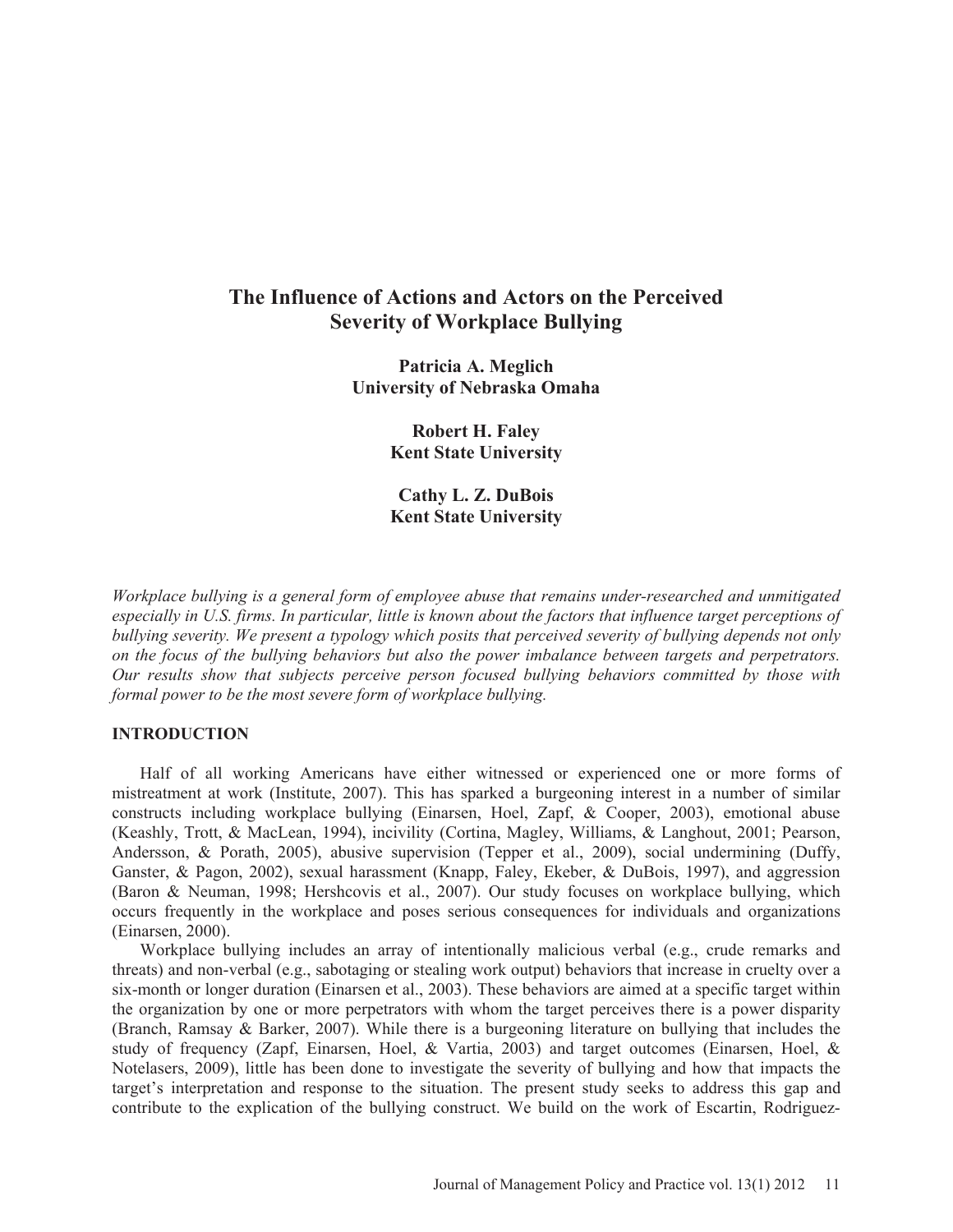Carballeira, Zapf, Porrua & Martin-Pena (2009) and broaden the dimension of bullying severity to include the power relationship between the perpetrator and target.

Workplace bullying is characterized by its intensity, frequency, and duration as well as the perceived imbalance in power between target and perpetrator. The intensity of bullying refers to the escalating mixture of bullying behaviors targets experience, bullying frequency to the fact that bullying behaviors tend to occur regularly (usually weekly or more often), and the duration of bullying to the length of the bullying episode (usually six or more months) (Hoel, Fargher, & Cooper, 2004; Leymann, 1990; Zapf, Knorz & Kulla, 1996). Finally, the power disparity that characterizes workplace bullying refers to target perceptions of the power imbalance with perpetrators, which can be either be formal (e.g., between supervisors and their subordinates) or informal (e.g., between coworkers) (Branch, Ramsay, & Barker, 2007).

Evidence from the sexual harassment, incivility, aggression, and conflict resolution literatures is particularly instructive about the importance of examining target perceptions of bullying severity. For example, Knapp et al. (1997) and Cortina and Magley (2009) reported that target perceptions of the severity of sexually harassing and incivility behaviors influence the type of coping strategy targets adopt. Likewise, Glomb (2002) noted that target perceptions of the severity of aggressive workplace behaviors impact the target's choice of response strategy. Finally, Todor and Owen (1991) found that the choice of a conflict resolution strategy depends in part on the target's perception of the severity of the dispute.

A number of factors similar to those examined in these literatures likely also influence target perceptions of bullying severity. These include, for example, the type and frequency of the behaviors experienced by targets of sexual harassment (Cortina & Magley, 2009), the characteristics of perpetrators and targets of workplace aggression (Baron & Neuman, 1998), and the duration of the incivility episode (Cortina & Magley, 2009). Still others have suggested that bullying severity is influenced by a host of other situational, environmental, and social factors (Beehr & Newman, 1978; Cortina & Magley, 2009; Henagan & Bedeian, 2009).

The limited literature dealing with the severity of workplace bullying has focused primarily on the characteristics of bullying behaviors. For example, Einarsen, Hoel, and Notelaers (2009) define severity on the basis of the frequency with which bullying behaviors are experienced by the target (see also (Einarsen, 2000; Leymann, 1990; Lutgen-Sandvik, Tracy, & Alberts, 2007; Rayner & Hoel, 1997). On the other hand, Lutgen-Sandvik, Tracy, & Alberts (2007) define severity (i.e., "bullying degree") as a more holistic combination of the duration, intensity, and frequency of the behaviors the target experienced. Both Einarsen et al. (2009) and Lutgen-Sandvik et al. (2007) reported that higher levels of bullying severity were accompanied by higher levels of stress; targets also reported more psychosomatic complaints as well as decreased job satisfaction (see also (Hoel, Faragher, & Cooper, 2004; Leymann & Gustafsson, 1996; Mikkelsen & Einarsen, 2002). Escartin et al. (2009) investigated the specific behaviors committed by perpetrators in their study of perceived severity of bullying. However, the differential impact of bullies at varying organizational levels remains an under-researched aspect of bullying severity.

Our approach to understanding target perceptions of the severity of bullying behaviors is consistent with Lazarus' (1995) social-interactionist model of occupational stress which states that individuals and their environments are mutually dependent forces (Douglas et al., 2008). In the instant case, target responses to threatening environmental stimuli (bullying behaviors) are based in part on how salient or threatening these stimuli are to the target's personal well being or work performance. The target's response may subsequently lead to consequences for the target, perpetrator, and organization. Thus, an examination of some of the individual and organizational factors that threaten the target's personal well being or work performance is a useful approach to better understanding how targets develop their perceptions of bullying behaviors.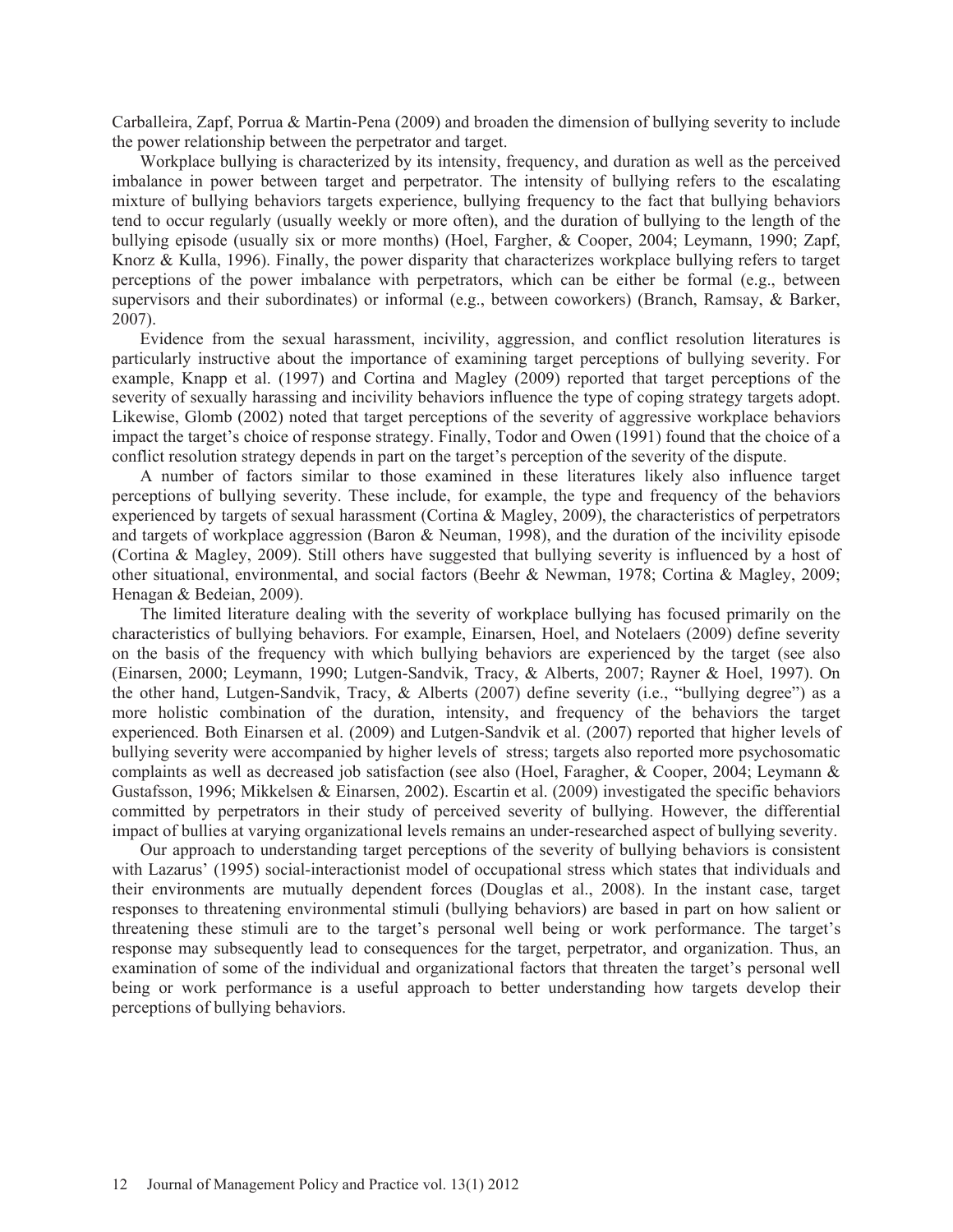### **IMPORTANT DETERMINANTS OF BULLYING**

#### **Focus of Bullying Behaviors (Actions)**

Although some disagreement exists with regard to the number and composition of the dimensions that define bullying (Brodsky, 1976; Rayner & Dick, 2004; Richman et al., 1999; Zapf, Knorz, & Kulla, 1996), we propose that bullying behaviors tend to cluster into two broad categories (person and workfocused behaviors) as suggested by Matthiesen and Einarsen (2001). Examples of person focused bullying behaviors include spreading malicious rumors about targets and publicly humiliating, ignoring, or criticizing them. Examples of work focused bullying behaviors include having targets perform meaningless job tasks, denying targets the resources needed to perform their jobs, and sabotaging, destroying or stealing their work output.

Empirical support for the distinction we make between person and work focused bullying behaviors comes from studies that have examined their factor structures (Brodsky, 1976; Rayner & Dick, 2004; Zapf, et al., 1996) and from the counterproductive workplace behavior literature where typologies of deviant workplace behaviors have been proposed and supported (Robinson & Bennet, 1995). Additional support for the person/work distinction we make comes from the conflict literature where both relationship conflict and work conflict have been shown to differentially affect team performance and team member satisfaction (De Dreu & Weingart, 2003). Thus, we posit that bullying behaviors will be either person or work focused.

# *H1: Bullying behaviors will converge on two factors: person focused and work focused.*

The limited research about target perceptions of bullying severity is inconclusive. For example, Einarsen et al. (2009) reported that work focused bullying was associated with an increase in the number of target health complaints while person focused bullying was not, and Hoel et al. (2004) reported that targets of work focused bullying reported more mental health problems than targets exposed to person focused bullying. Conversely, Escartin et al. (2009) found that emotional abuse was considered to be the most severe form of bullying.

We concur with Escartin et al. (2009) and hypothesize that targets will perceive person focused to be more severe than work focused bullying. We use Terror Management Theory (TMT; (Greenberg, Pyszczynski, & Solomon, 1986) to support our argument. According to the tenets of TMT, self-esteem has a powerful impact on an individual's thoughts, feelings, and behaviors; it helps individuals buffer their existential anxieties and fears in order to more effectively manage their psychological health (Pyszczynski & Cox, 2004). As such, self-esteem plays a crucial role in our use of TMT to better explain differences in the perceived severity of person and work focused bullying.

Of particular importance to our application of TMT to workplace bullying are the relationships between self-esteem and how others value who we are (social acceptance) and what we achieve (our accomplishments). As noted by Pyszczynski, Greenberg, Soloman, Arndt, & Schimel (2004), "being valued by others is an important indicator that one is indeed valuable" (p. 484). It should be no surprise, then, that the amount of self-esteem individuals possess can be influenced by their supervisors' and coworkers' actions, communications, and subtle messages (Lord, Brown, & Freiberg, 1999).

The relative strength of these two relationships is also important to our use of TMT to better understand the perceived severity of workplace bullying. For example, the TMT literature suggests that the relationship between self-esteem and social acceptance is stronger than the relationship between selfesteem and accomplishments: that is, how others view who we are is more important to us than how others view what we achieve (Schimel, Arndt, Pyszczynski, & Greenberg, 2001).

The intrinsic self-esteem derived from who we are (social acceptance) rather than the extrinsic selfesteem derived from what we achieve (accomplish) provides the maximum protection against the existential anxieties and fears that can devastate our psychological health (Schimel et al., 2001). Thus, bullying that attacks the target's social and personal relationships (i.e., is person focused) should be more devastating than bullying that attacks the target's accomplishments (i.e., is work focused).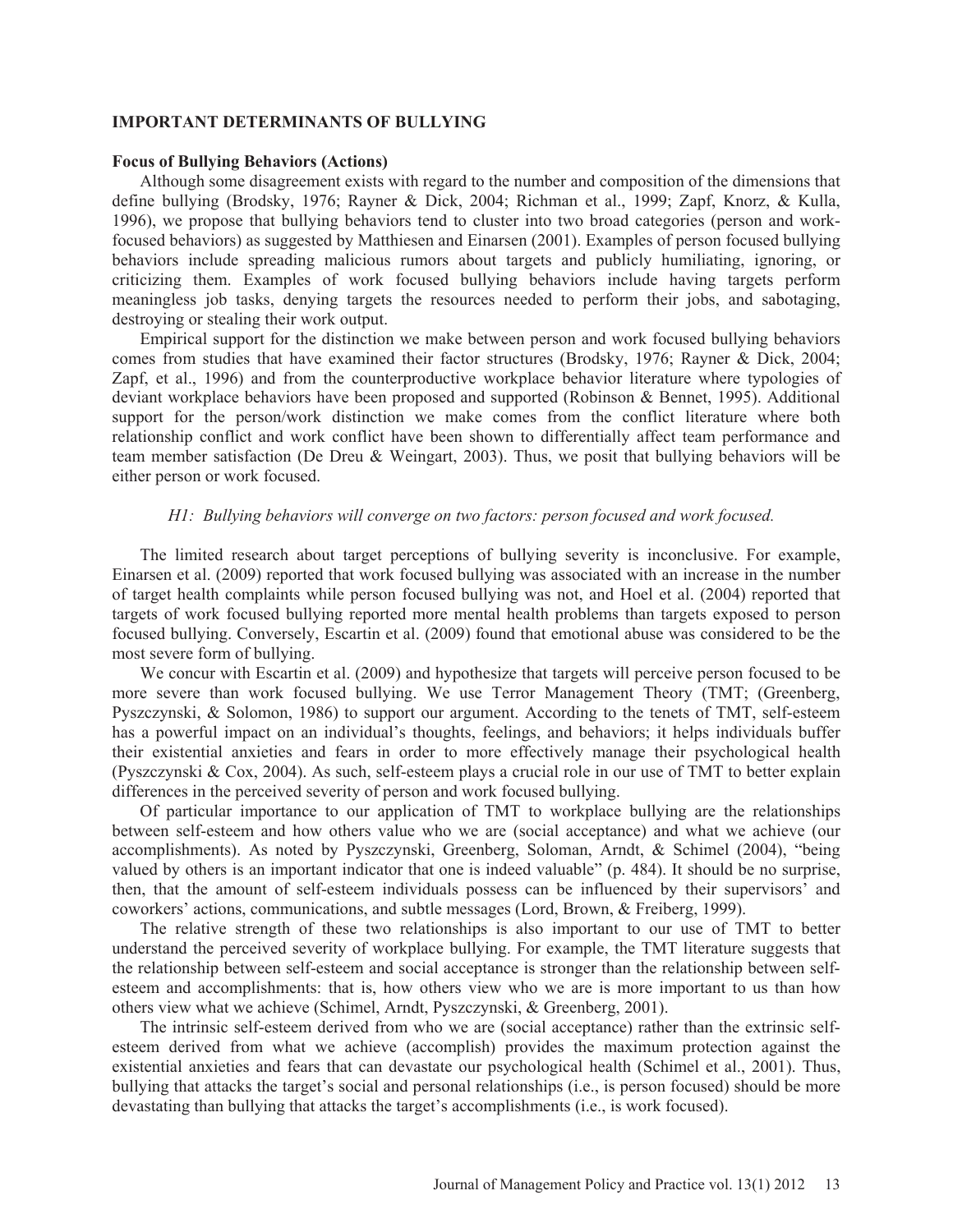Person focused bullying can also include physically aggressive behaviors that threaten the target's sense of personal safety (Einarsen, et al., 2009; Leymann, 1990). According to Leymann (1990), targets of physically aggressive person focused behaviors experience a heightened sense of fear or "psychological terror". This implies that these targets are not able to manage threats to their personal safety as well as they manage those associated with either work focused or less threatening person focused bullying behaviors. We suggest that targets of person focused bullying might rightfully say to themselves, "I can get another job, but I can't get another me." Thus, we posit that targets will perceive person focused bullying behaviors to be more severe than work focused bullying behaviors.

*H2: Person focused bullying behaviors will be perceived to be more severe than work focused bullying behaviors.* 

# **Power Disparity Between Target and Perpetrator (Actors)**

The power disparity between target and perpetrator is another important characteristic of workplace bullying. As suggested by (Einarsen, et al., 2003), target perceptions of bullying severity may depend more on the power inherent in the organizational status of the perpetrator than on the actual negative behaviors experienced by the target. Perpetrators can withhold access to important work-related information, tools, and other resources that can seriously jeopardize the target's work performance. Perpetrators can also act as "social gatekeepers" who restrict the ability of targets to obtain needed social support as well as form positive personal relationships, both of which can help targets better regulate their psychological equanimity (Leymann & Gustafsson, 1996; Pyszczynski & Cox, 2004). Although both person and work focused bullying can result in deleterious implications for targets and their organizations, these implications are magnified when the perpetrator has formal power over the target.

For example, Tepper et al. (2009) reported that subordinates of supervisors who abused their power and status experienced more job dissatisfaction, less organizational commitment, and higher levels of workplace deviance. Likewise, Cortina and Magley (2009) found that incivility committed by supervisors was considered more negative by targets than the same incivility committed by coworkers, and Penhaligon, Louis, & Restubog (2009) noted that targets who were mistreated by an important member of the organization (e.g., a supervisor) reported they experienced increased depression and lowered selfesteem. Finally, when Duffy et al. (2002) compared social undermining by supervisors and coworkers, they found that social undermining by supervisors led to significantly lower target self-efficacy and organizational commitment. Targets of supervisory social undermining were also involved in a significantly higher number of counterproductive workplace behaviors and reported significantly more somatic complaints than targets of social undermining by coworkers.

We posit that when the source of the power disparity is formal (i.e., institutionally established, such as between supervisor and subordinate) targets will perceive the same bullying behaviors to be more severe than when the power disparity is informal (i.e., personally established, such as between coworkers).

*H3: Bullying behaviors committed by a perpetrator with formal power over the target will be perceived as more severe than the same bullying behaviors committed by a perpetrator with informal power over the target.* 

#### **Typology of Bullying Severity**

Figure 1 illustrates a typology of bullying severity dependent on both the focus of the bullying behaviors (actions) and the status of the perpetrators (actors). The quadrants are numbered in decreasing order of expected severity.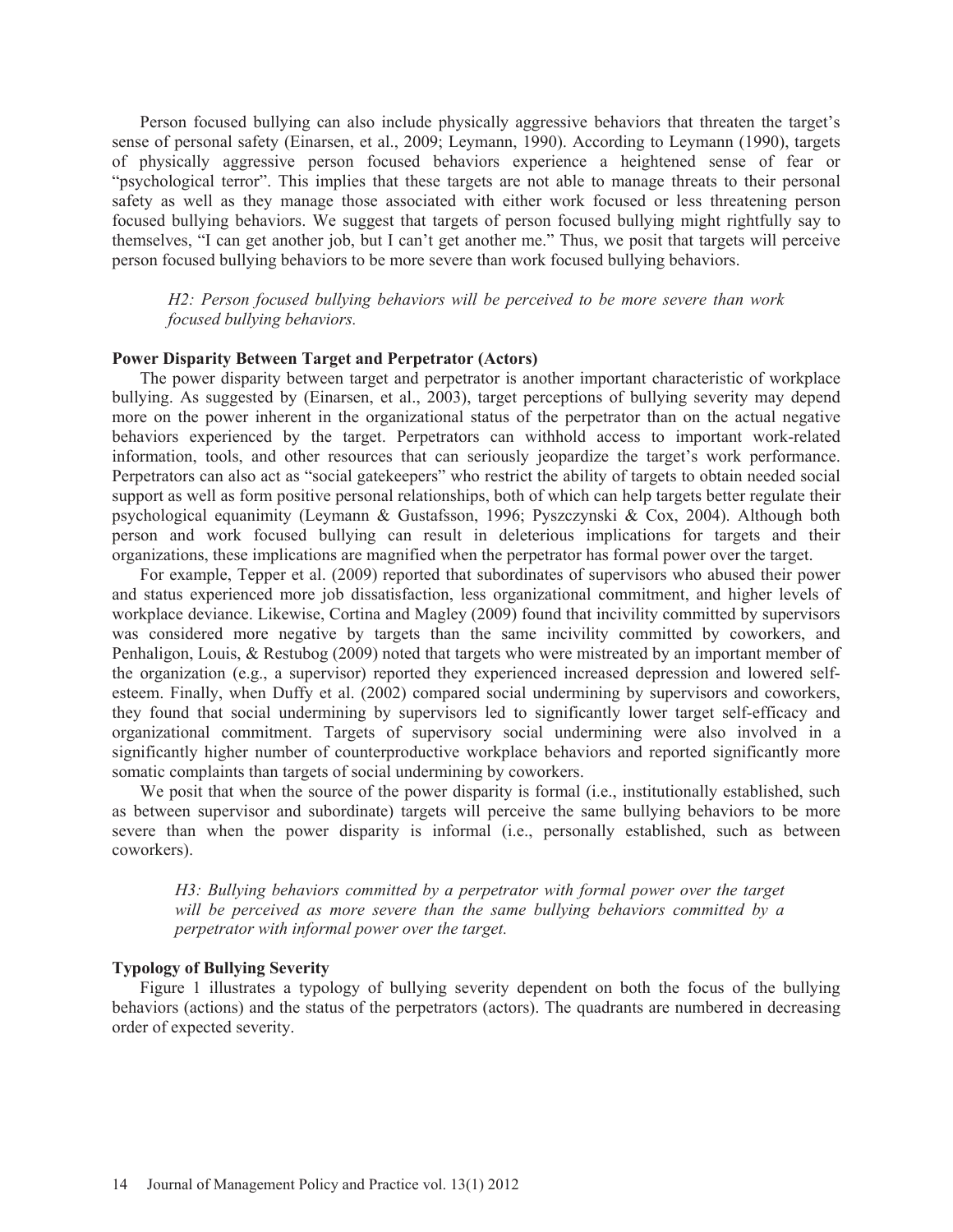# **FIGURE 1**

# **TYPOLOGY OF PERCEIVED SEVERITY OF BULLYING BEHAVIORS BASED ON BOTH THE FOCUS OF PERPETRATOR BEHAVIORS (ACTIONS) AND SOURCE OF PERPETRATOR-TARGET POWER DISPARITY (ACTORS)**



Formal Power Informal Power

Source of Power Disparity

Quadrants 1 and 2 reflect person focused bullying by perpetrators with formal and informal power, respectively, over the target. These quadrants reflect bullying behaviors committed by supervisors/ coworkers (respectively) that are intended to compromise the target's personal well being by attacking either the target personally or the target's social networks and other personal support systems. As noted above, proponents of TMT would argue these attacks devastate the target's self-esteem, which compromises the target's ability to regulate their psychological equanimity. Examples of person focused bullying behaviors include ridiculing and humiliating the target publicly, pushing, grabbing or throwing things at the target (which can threaten the target's personal safety), or excluding the target from social and other events important to building personal support systems.

The power sources of perpetrators found in Quadrants 3 and 4 are, respectively, the same as those described above in Quadrants 1 and 2, but the bullying behaviors represented by Quadrants 3 and 4 are intended to compromise the target's work performance. These behaviors are meant to increase the target's job dissatisfaction, which can lead targets to transfer to another work area, take a leave of absence, or otherwise attempt to distance themselves physically from the perpetrator – or quit. Examples of work focused bullying behaviors include assigning meaningless work to the target, withholding essential workrelated information from the target, creating falsified records of poor performance, and sabotaging/stealing the target's work output.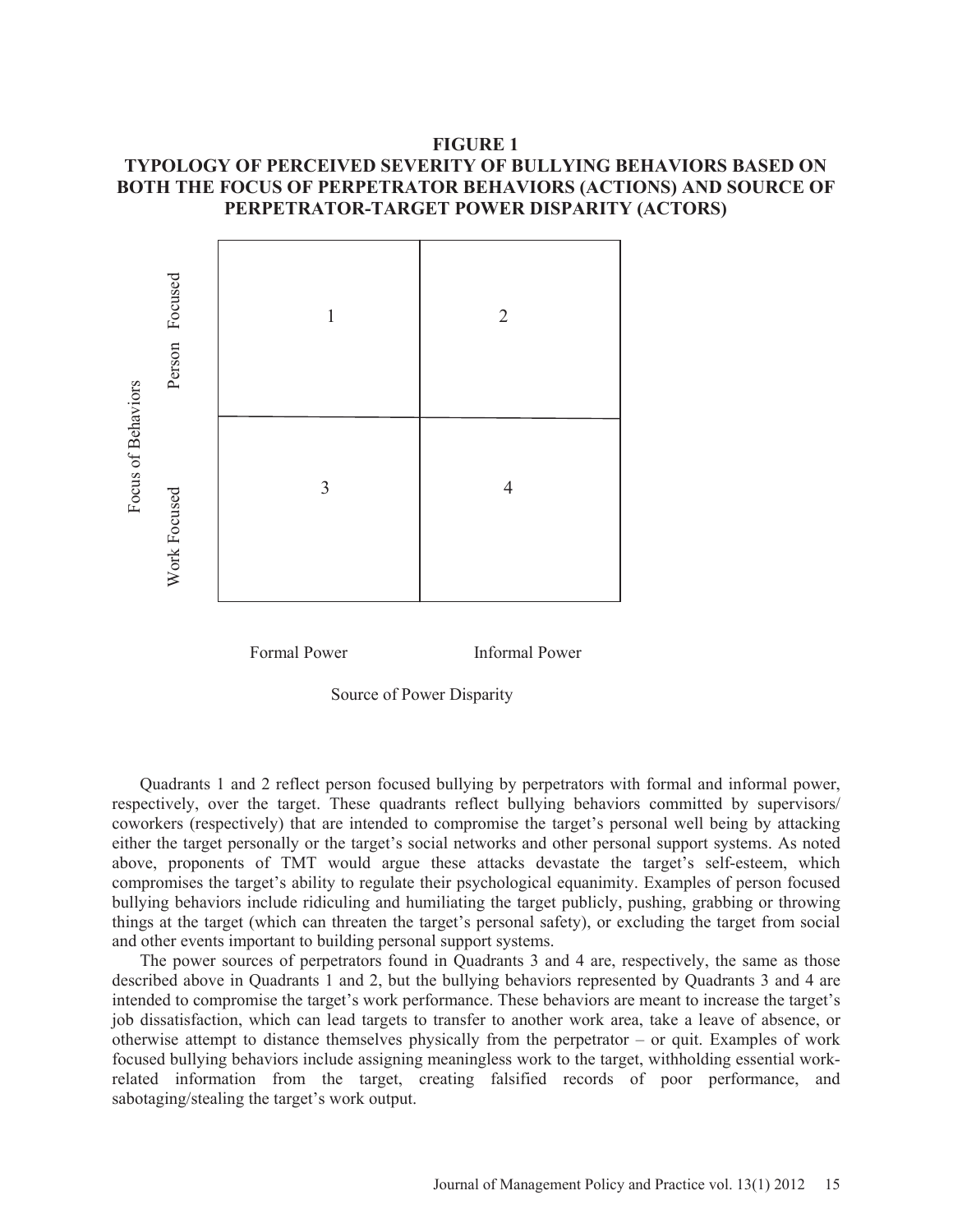We posit that the perceived severity of the bullying behaviors within each of the four quadrants of our proposed typology will be significantly different from one another in the order that we hypothesize below.

*H4: The mean perceived severity of the bullying behaviors within each quadrant will differ significantly across quadrants, from most (H4a) to least (H4d) severe: H4a: Person focused bullying behaviors committed by a perpetrator with formal power will be perceived as the most severe. (quadrant 1) H4b: Person focused bullying behaviors committed by a perpetrator with informal power will be perceived as the second-most severe. (quadrant 2) H4c: Work focused bullying behaviors committed by a perpetrator with formal power will be perceived as the third-most severe. (quadrant 3) H4d: Work focused bullying behaviors committed by a perpetrator with informal power will be perceived as the least severe. (quadrant 4)* 

### **METHOD**

### **Instrument Development**

Although a number of instruments have been developed to measure the frequency of workplace bullying, none have been used to examine the accuracy of the typology we propose. As such, we necessarily developed our own instrument.

Forty-six behavioral items were culled from the Interpersonal Workplace Events Index (Keashly, et al., 1994) and the Inventory of Negative Behaviors (Fox & Stallworth, 2005). Nine reviewers with a wide range of work experiences independently classified the items as either person focused or work focused. The reviewers were also asked to rank the items from least to most severe. Several items were either rewritten or replaced as a result of this process.

The resulting survey instrument was pilot-tested in two stages using different groups of undergraduate-student respondents ( $n= 46$  and  $n= 68$ ) enrolled in the business college of a large midwestern university. After the first stage, several items were rewritten or replaced. The second stage of the pilot-testing process resulted in a final-survey instrument composed of 18 items: three person focused bullying behaviors by supervisors and the same three person focused bullying behaviors by coworkers; three work focused bullying behaviors by supervisors and the same three work focused bullying behaviors by coworkers; two work focused bullying behaviors by supervisors that couldn't be done by coworkers (included for exploratory purposes); and four positive workplace behaviors (as credibility checks). The bullying items included in the final-survey instrument are shown in Table 1.

| Scale* | Item                                                                            |  |  |  |  |  |  |
|--------|---------------------------------------------------------------------------------|--|--|--|--|--|--|
| PS/PC  | Your supervisor/coworker repeatedly spreads hateful and malicious rumors about  |  |  |  |  |  |  |
|        | your personal life.                                                             |  |  |  |  |  |  |
| PS/PC  | Your supervisor/coworker repeatedly makes aggressive or intimidating physical   |  |  |  |  |  |  |
|        | gestures such as pushing, slamming objects, finger pointing, or glaring towards |  |  |  |  |  |  |
|        | you.                                                                            |  |  |  |  |  |  |
| PS/PC  | Your supervisor/coworker repeatedly yells at you, singles you out for angry     |  |  |  |  |  |  |
|        | outbursts, and directs temper tantrums at you for no apparent reason.           |  |  |  |  |  |  |
| WS/WC  | Your supervisor/coworker repeatedly and intentionally sabotages or steals your  |  |  |  |  |  |  |
|        | tools, equipment, supplies, or work output.                                     |  |  |  |  |  |  |
| WS/WC  | Your supervisor/coworker repeatedly withholds or refuses to provide information |  |  |  |  |  |  |
|        | that you must have in order to perform your job successfully.                   |  |  |  |  |  |  |

### **TABLE 1 ITEMS INCLUDED IN THE FINAL-SURVEY INSTRUMENT**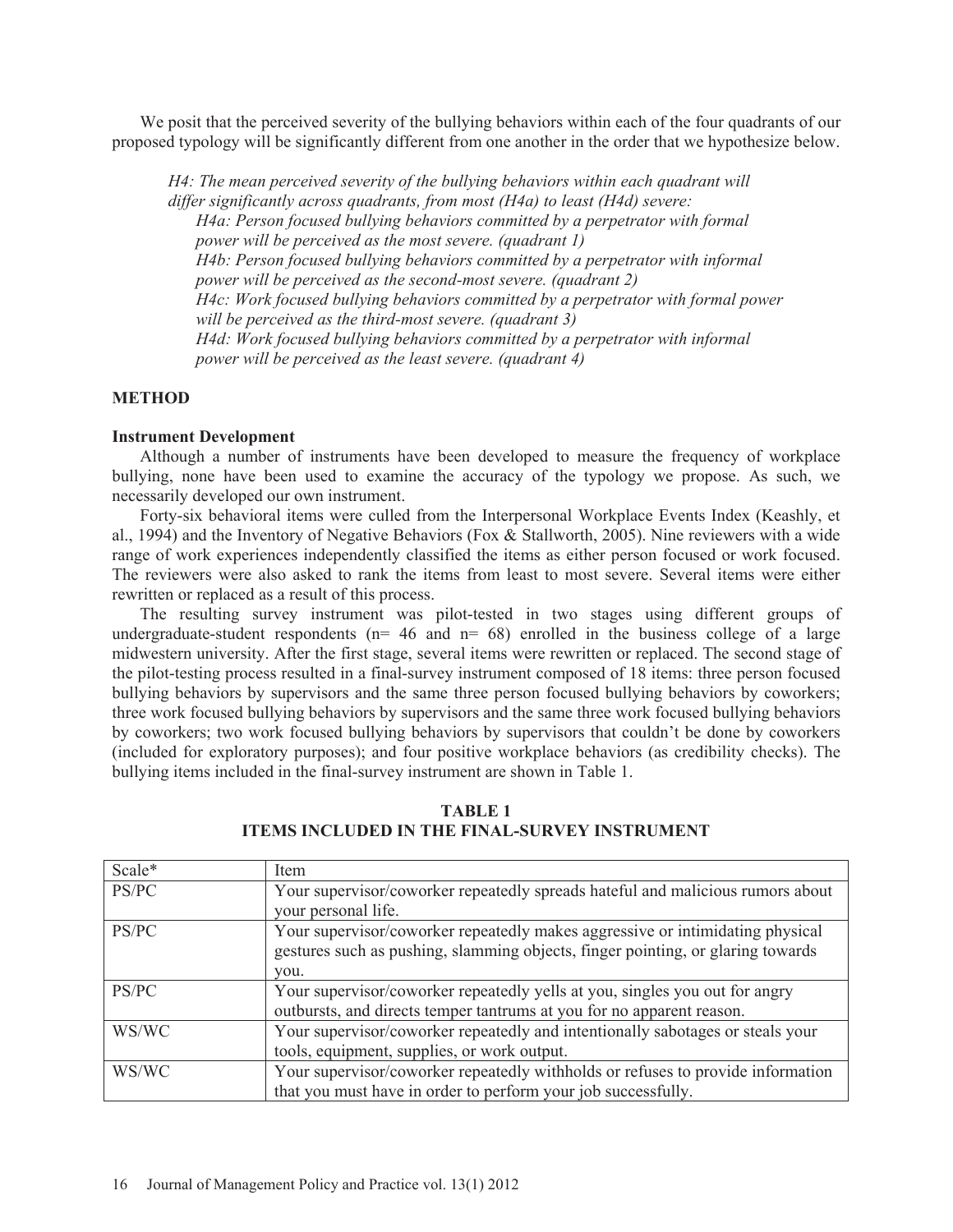| WS/WC                 | Your supervisor/coworker repeatedly and purposely excludes you from meetings    |
|-----------------------|---------------------------------------------------------------------------------|
|                       | that you need to attend in order to perform your job successfully.              |
| <b>WS</b>             | Your supervisor repeatedly and unfairly threatens you with termination or other |
|                       | negative job consequences for no apparent reason.                               |
| <b>WS</b>             | Your supervisor repeatedly makes unreasonable work demands of you.              |
| Credibility check $-$ | Your supervisor/coworker routinely greets you in a pleasant and friendly manner |
| Person Focused        | whenever you run into one another during the workday.                           |
| Credibility check $-$ | Your supervisor/coworker routinely asks for and acknowledges your input on      |
| Work Focused          | work-related matters.                                                           |

\* Scale to which the bullying behavior belongs:

WS – Work focused behaviors perpetrated by a supervisor

WC – Work focused behaviors perpetrated by a coworker

PS – Person focused behaviors perpetrated by a supervisor

PC – Person focused behaviors perpetrated by a coworker

In the final survey instrument workplace bullying was defined as "intentional and repeated, long-term behavior that is offensive, intimidating, abusive, and humiliating". Respondents were instructed to "Assume that you are the employee in each situation and that the situation has gone on for over six months." Question stems were phrased as "Your supervisor/coworker (sic) repeatedly (commits the specified behavior)."

The 18 items for the final version of the survey were randomly ordered into two blocks, one block for each perpetrator (a supervisor or coworker). Four versions of the survey were created, with blocks of items presented in varying orders to control for ordering and other unwanted systematic effects (Popovich, Licata, Nokovich, Martelli, & Zoloty, 1986). Note that two work focused bullying behaviors that could be committed by supervisors only were added to the survey to better understand the effect of both perpetrator status and the focus of bullying behaviors on target perceptions of bullying severity. Finally, respondents were asked whether they had experienced each of the behaviors in the survey at work.

#### **Sample**

The final eighteen-item instrument was administered to 299 undergraduate and graduate business students at a large midwestern university as well as 220 working adults from local companies (43 percent were practitioners participating in continuing education and professional development activities and 57 percent were participants in a company-sponsored managerial training program). Prior research in severity perceptions has shown that perceptions do not differ based upon study participants' experience with a phenomenon (Escartin, et al., 2009).

Because the sample was composed of three diverse sub-samples (students and two groups of working adults), we examined the data using multivariate analysis of variance (MANOVA) to determine whether there were significant mean differences in the perceived severity of bullying severity across the three subsamples. The results of this analysis revealed no significant difference across the samples (Hotelling's criterion,  $F[14,1022] = 1.43$ ,  $p = .131$ ). Therefore, the three sub-samples were collapsed into a single sample for all subsequent data analyses. Moreover, although thirty-seven percent of study respondents reported having experienced at their workplace at least one of the bullying behaviors included in the survey, we found no significant difference in the perceived severity of respondents' who experienced bullying at their workplace and those who did not (Hotelling's criterion, F[5, 463] = .763, p = .577).

#### **Independent and Dependent Variables**

*Independent variables.* As noted above, the power disparity between target and perpetrator was operationalized based on the organizational status of the perpetrator (i.e., whether the perpetrator was a supervisor or a coworker); the bullying behaviors were either person focused or work focused.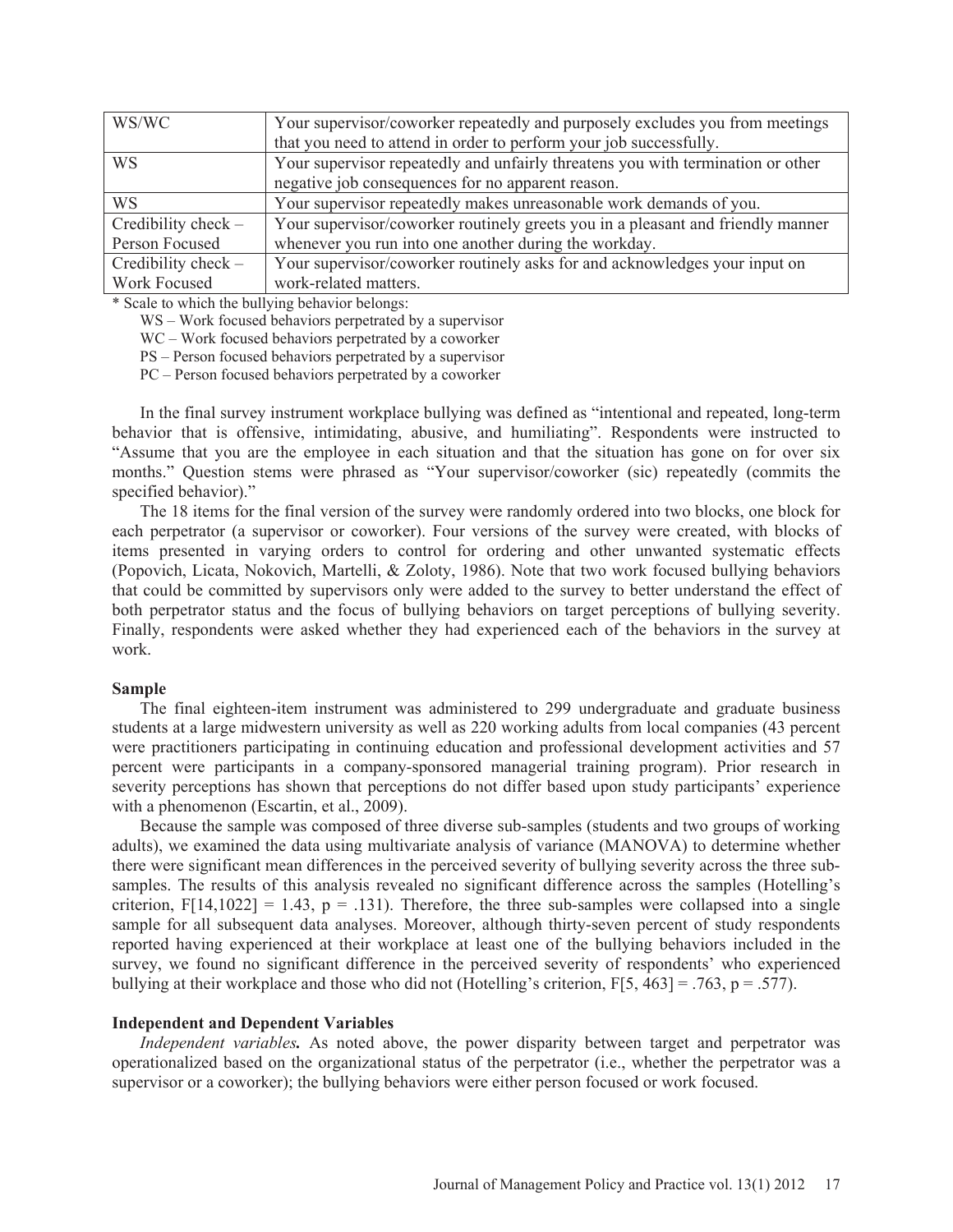*Dependent variable.* Respondents were asked whether each behavior was an example of workplace bullying based on the definition of bullying described above. For each behavior they endorsed as workplace bullying, respondents were asked to rate the severity of the behavior using a nine-point Likerttype scale that ranged from 1(*not at all severe)* to 9 (*as severe as it gets*).

Averaging the severity scores of relevant items created eight perceived severity scale scores. The inter-rater reliabilities of all scales are considered acceptable for instruments developed and used in basic research (Nunnally, 1978). The work focused scale score was the mean of the 6 relevant work focused bullying behaviors (committed by both supervisors and coworkers) ( $\alpha$  = .875); the person focused scale score was the mean of the 6 person focused bullying behaviors (committed by both supervisors and coworkers) ( $\alpha$  = .843). The supervisor scale score was the mean of the 6 supervisor bullying behaviors (both person and work focused behaviors) ( $\alpha$  = .831); the coworker scale was the mean of the 6 coworker bullying behaviors (both person and work-focused behaviors) ( $\alpha$  = .832). Perceived severity scale scores were also created for each of the four quadrants of the proposed typology of bullying behaviors. These scale scores included the mean of the 3 person focused bullying behaviors committed by a supervisor ( $\alpha$  = .695); the mean of the 3 person focused behaviors committed by a coworker ( $\alpha$  = .747); the mean of the 3 work focused bullying behaviors committed by a supervisor ( $\alpha = .784$ ); and the mean of the 3 work focused bullying behaviors committed by a coworker ( $\alpha$  = .829).

#### **Results**

The mean and standard deviation for each of the 12 supervisor and coworker matching bullying behaviors included in the final survey instrument are shown in Table 2.

| <b>Bullying Behaviors</b>                                            | Scale*    | Mean** | Std. Dev. |
|----------------------------------------------------------------------|-----------|--------|-----------|
| Supervisor hateful/malicious rumors                                  | <b>PS</b> | 7.72   | 1.481     |
| Supervisor aggressive physical gestures                              | <b>PS</b> | 7.48   | 1.738     |
| Supervisor yells/angry outbursts                                     | <b>PS</b> | 7.14   | 1.728     |
| Coworker hateful/malicious rumors                                    | PC        | 7.16   | 3.671     |
| Coworker aggressive physical gestures                                | <b>PC</b> | 7.15   | 1.832     |
| Coworker yells/angry outbursts                                       | PC        | 6.36   | 2.069     |
| Supervisor sabotages/steals work                                     | <b>WS</b> | 6.63   | 2.183     |
| Supervisor withholds information                                     | <b>WS</b> | 6.10   | 2.312     |
| Supervisor excludes you from meetings                                | WS        | 6.03   | 2.351     |
| Coworker sabotages/steals work                                       | <b>WC</b> | 6.33   | 2.156     |
| Coworker withholds information                                       | <b>WC</b> | 5.56   | 2.471     |
| Coworker excludes you from meetings                                  | <b>WC</b> | 5.43   | 2.371     |
| <b>Supervisor Only Work Focused Items:</b>                           |           |        |           |
| Supervisor threatens you with termination for no                     |           | 7.65   | 4.308     |
| apparent reason<br>Supervisor makes unreasonable work demands of you |           | 3.45   | 2.937     |

**TABLE 2 MEANS AND STANDARD DEVIATIONS ARRANGED BY SCALE** 

\* Scale to which the bullying behavior belongs:

WS – Work focused behaviors perpetrated by a supervisor

WC – Work focused behaviors perpetrated by a coworker

PS – Person focused behaviors perpetrated by a supervisor

PC – Person focused behaviors perpetrated by a coworker

\*\* Mean perceived severity rated using a Likert-type scale from  $1 =$  "not at all severe"  $1$  to  $9 =$  "as severe as it gets".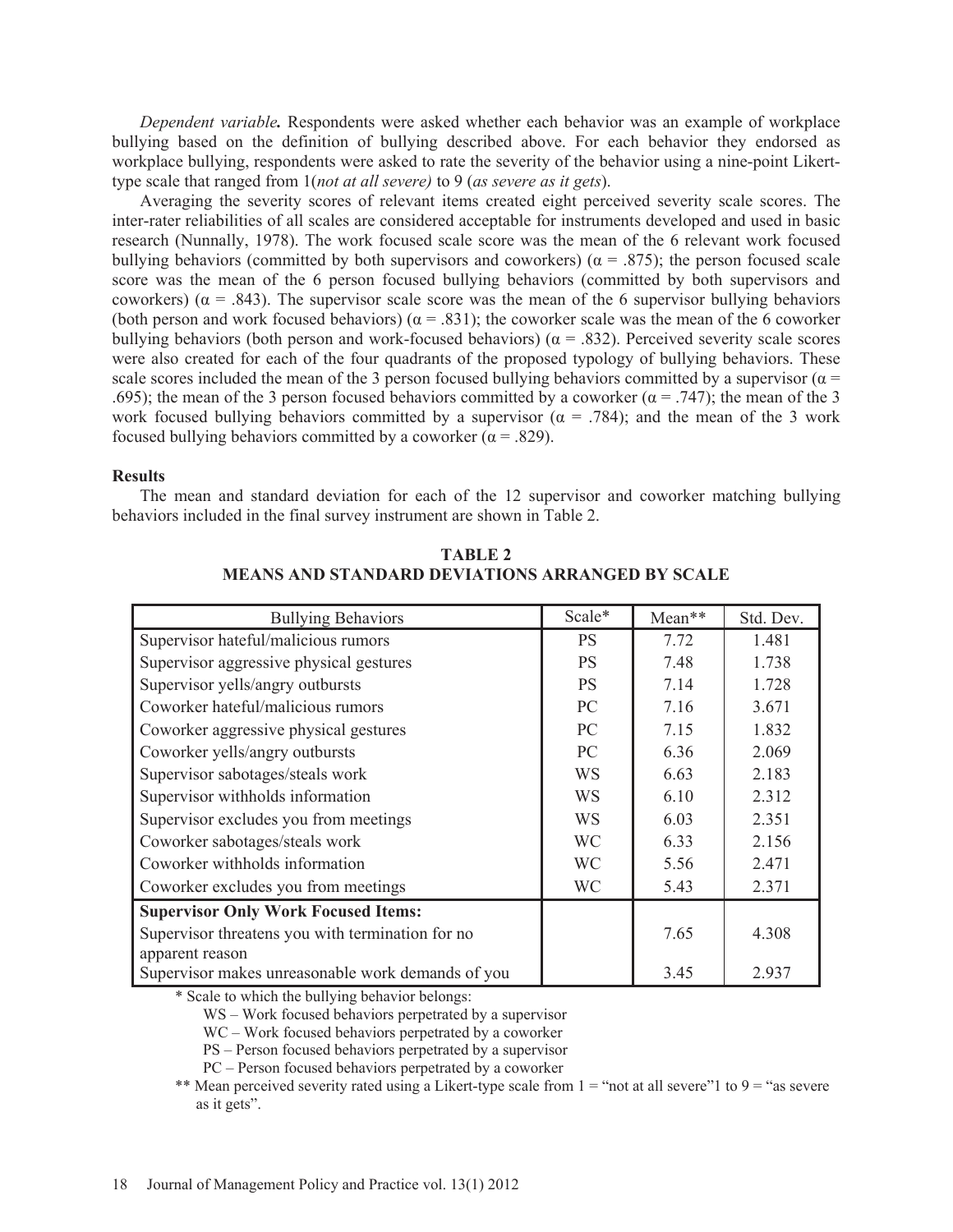Hypothesis One posited that the bullying behaviors would be either person or work focused. A principal components analysis with varimax rotation (see Table 3) yielded two discernable factors (person focused and work focused behaviors) with eigenvalues greater than 1 and factor loadings of .50 or better (Zwick & Velicer, 1986). The two factors cumulatively accounted for 57.22% of the variance explained. Therefore, Hypothesis One was supported.

Hypothesis Two posited that person focused bullying behaviors would be perceived by respondents as more severe than work focused bullying behaviors. A paired comparison t-test was used to compare the mean severity of the six person focused behaviors committed by either a supervisor or coworker with the mean severity of the six work focused behaviors committed by either a supervisor or coworker. Test results supported Hypothesis Two. The mean difference between person focused (7.15) and task focused (5.96) behaviors was -1.19 and the 95% confidence interval was between -1.308 and -1.068. The effect size was large (d=.78). A paired t-test showed that the mean severity of person focused bullying behaviors was significantly greater than the mean severity of work focused bullying behaviors ( $t = -19.416$ , df = 518,  $p < .000$ , two-tailed).

Hypothesis Three posited that bullying behaviors committed by a supervisor would be perceived as more severe than the same bullying behaviors committed by a coworker. A paired comparison t-test was used to compare the mean severity of the same six person and work focused bullying behaviors committed by a supervisor and by a coworker. Test results supported Hypothesis Three. The mean difference between supervisor committed behaviors (6.59) and coworker committed behaviors (6.32) was .26 and the 95% confidence interval was between .172 and .349. The effect size was small (d=.17). A paired t-test showed that the mean severity of supervisor committed bullying behaviors was significantly greater than the mean severity of coworker committed bullying behaviors ( $t = 5.788$ ,  $df = 518$ ,  $p < .000$ , two-tailed).

Finally, Hypothesis Four posited that the mean severity scores for each of the four quadrants of our typology would be significantly different from one another in a decreasing order of perceived severity. A series of paired comparison t-tests with Bonferroni correction were conducted to compare the mean perceived severity scores across the four quadrants. All t-tests were statistically significant and were in the order we hypothesized. Test results are reported in Table 3.

| Variables and means                                      | Mean<br>Difference | 99%<br>Confidence<br>Interval | statistic | Effect<br>size | Degrees<br>of<br>Freedom | p value<br>(two<br>tailed) |
|----------------------------------------------------------|--------------------|-------------------------------|-----------|----------------|--------------------------|----------------------------|
| Work Supervisor $(6.25)$ and<br>Work Coworker (5.79)     | .46                | .31 to .62                    | 7.621     | .24            | 511                      | .000                       |
| Work Supervisor $(6.25)$ and<br>Person Supervisor (7.45) | $-1.20$            | $-1.37$ to $-99$              | $-16.24$  | .74            | 514                      | .000                       |
| Work Supervisor $(6.25)$ and<br>Person Coworker (6.85)   | .60                | $-817$ to $-38$               | $-7.13$   | .34            | 515                      | .000                       |
| Work Coworker (5.79) and<br>Person Supervisor (7.45)     | 1.65               | $-1.19$ to $-1.44$            | $-20.76$  | -99            | 513                      | .000                       |
| Work Coworker (5.79) and<br>Person Coworker (6.85)       | $-1.06$            | $-1.26$ to $-86$              | $-13.65$  | .59            | 514                      | .000                       |
| Person Supervisor (7.45)<br>and Person Coworker (6.85)   | .60                | .47 to $.72$                  | 12.30     | .41            | 517                      | .000                       |

# **TABLE 3 RESULTS OF T-TESTS**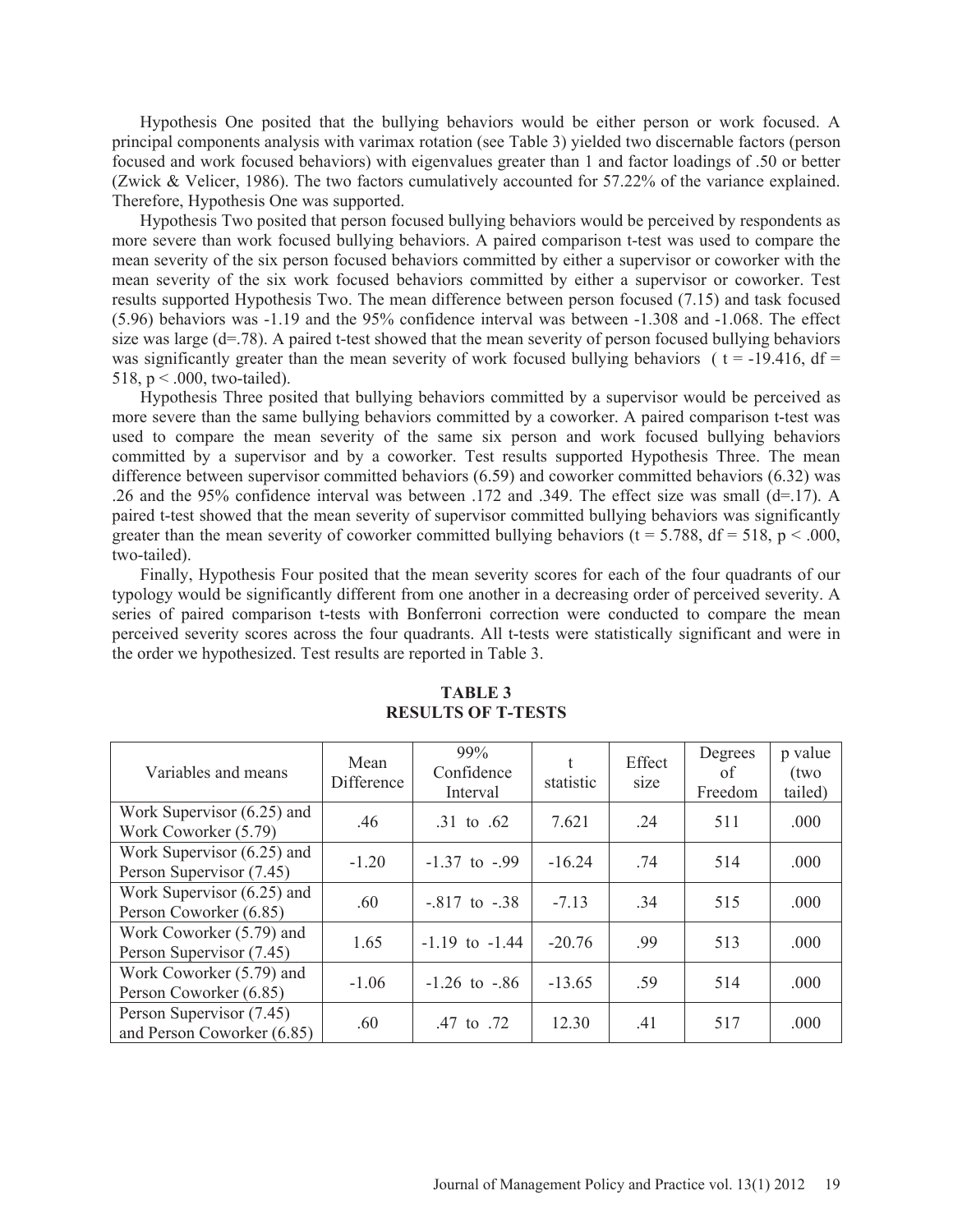#### **DISCUSSION**

Our results demonstrate that perceptions of the severity of workplace bullying are dependent on both the focus of workplace bullying behaviors (actions) and the power disparity between targets and perpetrators (actors). We believe this is a meaningful contribution to the bullying literature.

### **Influence of Focus of Bullying Behaviors (Actions)**

Our factor analytic results support two distinct categories of bullying behaviors (person and work focused behaviors) as suggested by Matthiesen & Einarsen (2001). We also show that respondent perceptions of bullying severity are influenced by whether bullying behaviors are person or work focused. Our findings support those in Escartin, et al's (2009) study and confirm the importance of the focus of bullying behavior on perceptions of severity.

As noted above, we believe that our findings can be partially attributed to the differences in the nature and strength of the relationships between self-esteem and social acceptance and self-esteem and accomplishments. For example, it is the intrinsic self-esteem derived from social acceptance (who we are) rather than the extrinsic self-esteem derived from our accomplishments (what we achieve) that best protects targets from the devastating loss of their self-esteem (Schimel et al., 2001). This is consistent with our respondents' perceptions that person focused bullying behaviors are more severe than work focused bullying behaviors. Nonetheless, even the intrinsic self-esteem derived from social acceptance can be effectively devastated by a relentless campaign of person focused bullying.

An alternative explanation of these results may be that targets of work focused bullying can distance themselves psychologically from their work performance better than targets of person focused bullying can distance themselves from the image they hold of their personal self-worth (Wilson & Gilbert, 2008). Employees simply may expect that their work performance will be challenged and attacked by others, and thus employees are neither surprised nor terribly upset when this occurs. For example, coworkers constantly compete among themselves for important organizational rewards (e.g., merit pay and promotions), and they may believe they can create an "edge" by sabotaging their coworkers' performance. The fact that the exploratory work focused bullying behavior included in Table 2 about a supervisor's unreasonable work demands was rated the least severe bullying behavior in the survey also suggests that demanding supervisors may be perceived as part of "business as usual" in the workplace.

#### **Influence of Organizational Status of Perpetrators (Actors)**

Little prior research has directly addressed the impact of perpetrator status on target perceptions of bullying behaviors (Bruk-Lee & Spector, 2006; Cortina & Magley, 2009; Keashly, et al., 1994). Our results show that targets perceive bullying behaviors perpetrated by supervisors to be more severe than the same behaviors perpetrated by coworkers. Although this result was not unexpected, it confirms once again that the power wielded by supervisors is perceived to exceed the power wielded by coworkers: the capricious flagrant abuse of supervisory power is perceived to be a very severe form of bullying. Interestingly, Tepper et al. (2009) report that targets subjected to flagrant supervisory abuse often respond by committing deviant acts themselves. This can have deleterious consequences for targets, perpetrators, and the organization.

#### **Typology of Bullying Severity**

The hypotheses related to the four quadrants of our typology of bullying severity were supported by our results: target perceptions of bullying severity were dependent on both the power disparity between target and perpetrator (i.e., formal or informal) and the focus of the bullying behaviors (i.e., person or work focused). Moreover, these results were in the order that we hypothesized. This is likely to be the case especially if the bullying includes person focused behaviors that attack the target's personal safety or involve the capricious misuse of supervisory power (Einarsen, et al., 2009; Leymann, 1990).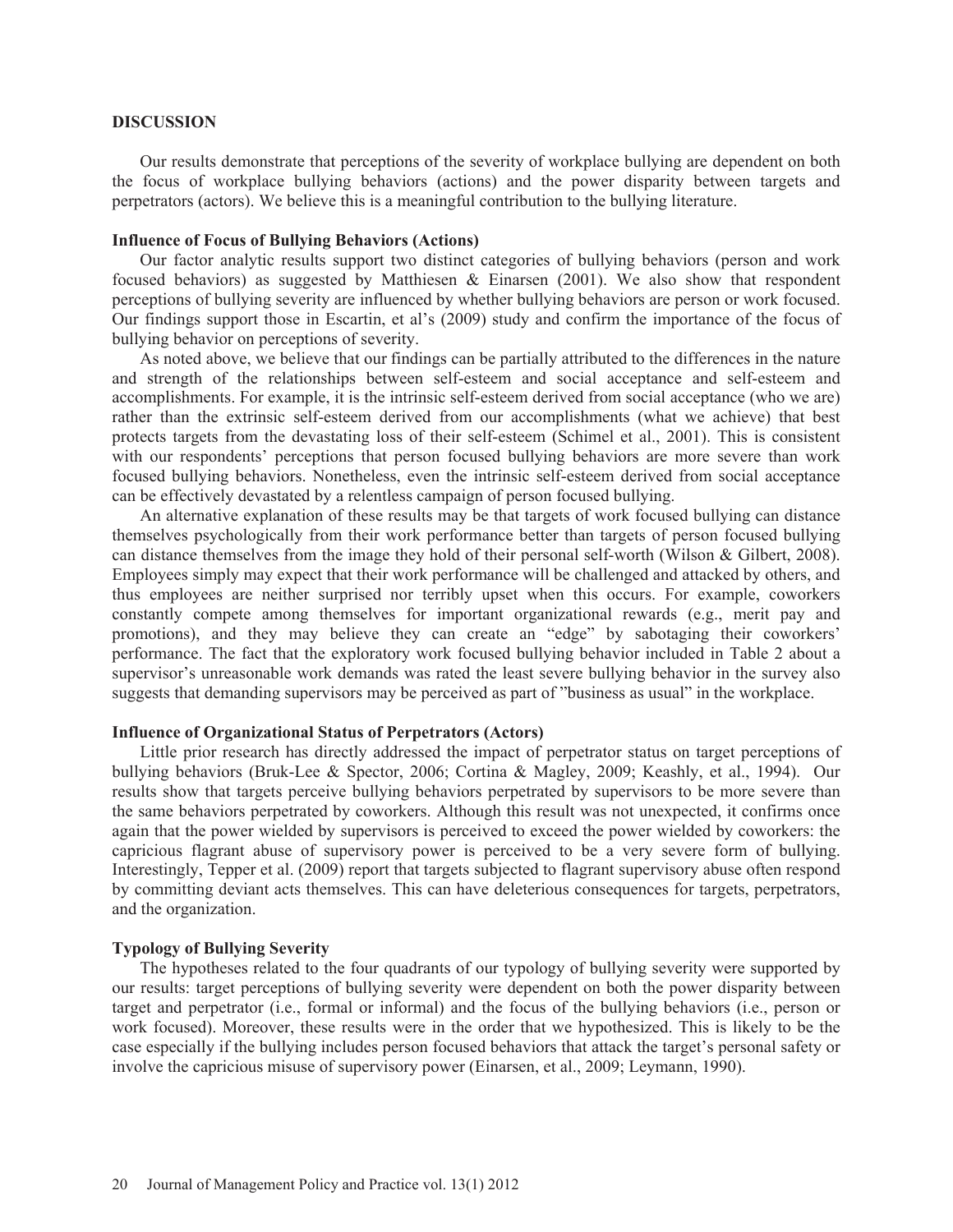#### **STUDY LIMITATIONS AND FUTURE RESEARCH**

Certain limitations in this study should be recognized. The use of single source survey data utilizing a newly developed instrument may limit comparability to previous studies using different instruments. Caution should be used in generalizing these findings to other studies.

The results of our study suggest some interesting and exciting avenues of future research, including a more complete elaboration of the determinants and consequences of bullying severity. We believe that TMT (particularly the type and nature of the relationships TMT would posit between self-esteem and person and work focused bullying behaviors) has the potential to help us better understand workplace bullying. As noted above, these relationships explain well why our respondents' perceived person focused to be more severe than work focused bullying behaviors.

There are a number of other intriguing questions about workplace bullying that can be better understood based on the critical role that self-esteem appears to play in the bullying process. These include whether perpetrators deliberately seek out targets with low self-esteem, perhaps because these targets are more easily bullied. We also believe that it is important to establish whether targets high in intrinsic self-esteem are better able to defend against bullying that focuses on the target's personal wellbeing and even more so against attacks on the target's work performance. Finally, it may well be that as perpetrators devastate a target's self-esteem they increase their own as if it were a "rush" (i.e., there is a negative reciprocal relationship between the self-esteem of targets and perpetrators). If this were proven true, it would likely help explain the escalation effect that is an important component of the bullying process (Einarsen et al., 2003).

# **IMPLICATIONS FOR PRACTICE**

Our results suggest that bullying severity is an important (and somewhat complex) component of workplace bullying that affects a host of important individual, organizational, and social outcomes. For example, we know that workplace bullying increases the job dissatisfaction of targets, which increases the likelihood that targets will leave their organizations (McCormack, Casimir, Djurkovic, & Yang, 2009). We also know that this also applies to bystanders who witness workplace bullying. For example, it has been reported that employees who witness bullying are significantly more likely to exhibit work performance that is better than actual targets but worse than those who have not witnessed bullying (Meglich-Sespico, Faley, & Knapp, 2007). And Rayner and Keashly (2004) report that the annual replacement cost alone for bullying-related turnover in a firm with 1000 employees would be \$1.4 million (in 2010 US dollars).

Because targets are likely to respond to workplace bullying based in part on their perceptions of the severity of the bullying they experience, it is in the best interests of organizations to understand the major determinants of those perceptions. Organizations must also realize that just because there are no complaints does not mean that bullying doesn't exist in their workplaces. Training both human resource professionals and line managers to better recognize the antecedents of workplace bullying can help identify and mitigate a multitude of related negative organizational outcomes.

Thus, organizations should develop specific, formal policies, procedures, and practices for both reporting and redressing workplace bullying, regardless of whether it is reported by targets or bystanders (Meglich-Sespico, et al., 2007). Organizations should look to the policies, procedures and practices they developed to remedy sexual harassment in their workplaces for guidance. Particular attention should be paid to training supervisors in interpersonal skills to reduce the possibility of bullying by those in power.

Although an increasing number of organizations have developed formal policies that prohibit workplace bullying, some bullying behaviors are nonetheless difficult to investigate and remedy. For example, the source of salacious rumors or mean-spirited jokes can be particularly difficult to discover. Training programs and policy enforcement should focus on creating and maintaining a professional, respectful work environment that fosters harmonious working relationships.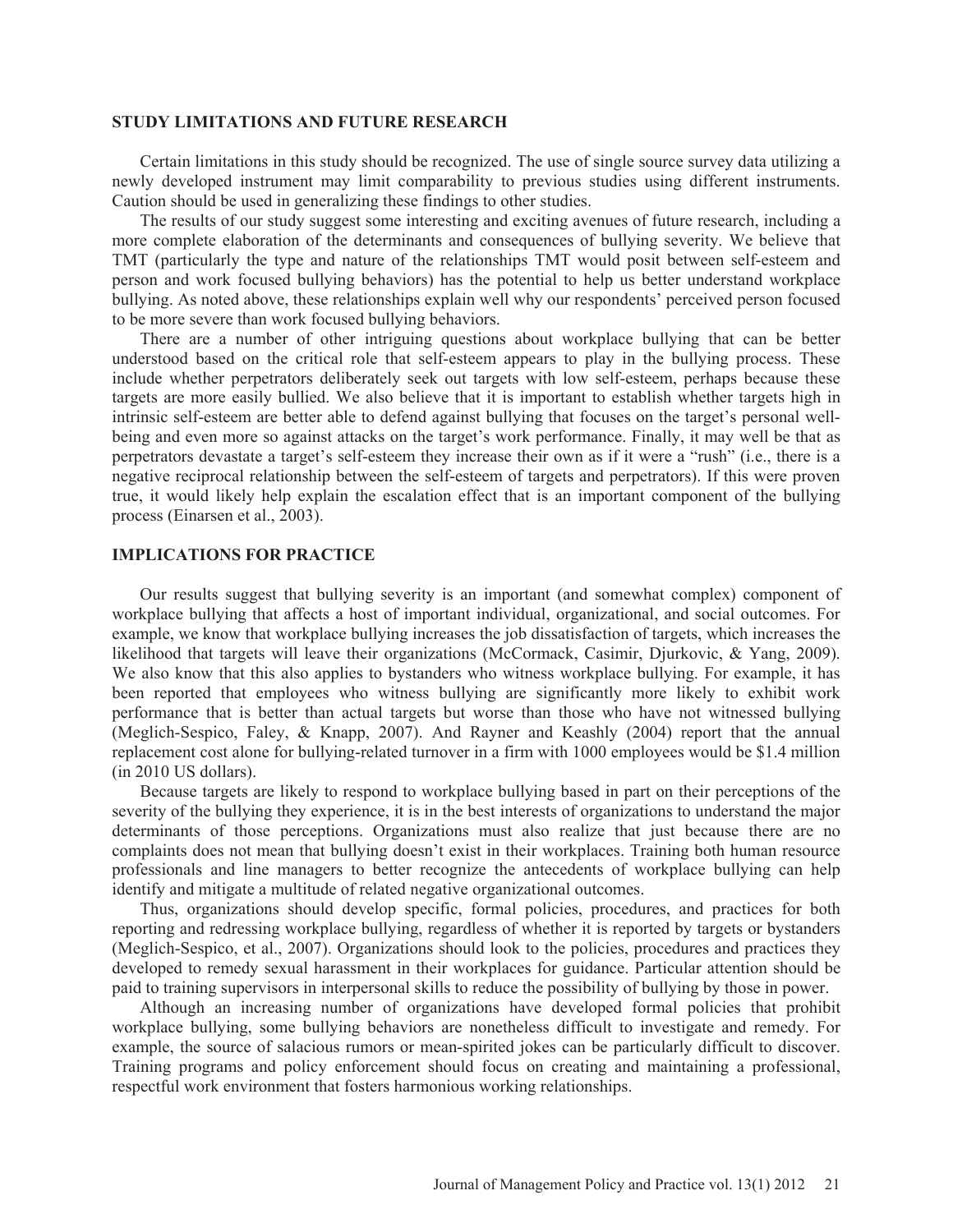A broader and deeper knowledge of the individual, organizational, and social determinants and consequences of perceived severity of workplace bullying could help firms better understand why it is in their best interests to develop and implement effective strategies to prevent new as well as remedy existing workplace bullying.

### **REFERENCES**

Baron, R. A., & Neuman, J. H. (1998). Workplace aggression - The iceberg beneath the tip of workplace violence: Evidence on its forms, frequency, and targets. *Public Administration Quarterly,* 21(4), 446-464.

Beehr, T. A., & Newman, J. E. (1978). Job stress, employee health, and organizational effectiveness: A facet analysis, model, and literature review. *Personnel Psychology,* 31(4), 665-699.

Branch, S., Ramsay, S., & Barker, M. (2007). Managers in the firing line: Contributing factors to workplace bullying by staff - an interview study. *Journal of Management and Organization,* 13(3), 264- 281.

Brodsky, C. M. (1976). *The harassed worker*. Lexington, MA: Lexington Books; D. C. Heath and Company.

Bruk-Lee, V., & Spector, P. E. (2006). The social stressors-counterproductive work behaviors link: Are conflicts with supervisors and coworkers the same? *Journal of Occupational Health Psychology,* 11(2), 145-156.

Cortina, L. M., & Magley, V. J. (2009). Patterns and profiles of response to incivility in the workplace. *Journal of Occupational Health Psychology,* 14(3), 272-288.

Cortina, L. M., Magley, V. J., Williams, J. H., & Langhout, R. D. (2001). Incivility in the workplace: Incidence and impact. *Journal of Occupational Health Psychology,* 6(1), 64-80.

De Dreu, C. K. W., & Weingart, L. R. (2003). Task versus relationship conflict, team performance, and team member satisfaction: A meta-analysis. *Journal of Applied Psychology,* 88(4), 741-749.

Douglas, S. C., Kiewitz, C., Martinko, M. J., Harvey, P., Kim, Y., & Chun, J. U. (2008). Cognitions, emotions, and evaluations: An elaboration likelihood model for workplace aggression. *Academy of Management Review,* 33(2), 425-451.

Duffy, M. K., Ganster, D. C., & Pagon, M. (2002). Social undermining in the workplace. *Academy of Management Journal,* 45(2), 331-351.

Einarsen, S. (2000). Harassment and bullying at work: A review of the Scandinavian approach. *Aggression and Violent Behavior,* 5(4), 379-401.

Einarsen, S., Hoel, H., & Notelasers, G. (2009). Measuring exposure to bullying and harassment at work: Validity, factor structure, and psychometric properties of the Negative Acts Questionnaire-Revised. *Work & Stress,* 23(1), 24-44.

Einarsen, S., Hoel, H., Zapf, D., & Cooper, C. L. (2003). The concept of bullying at work. In S. Einarsen, H. Hoel, D. Zapf & C. L. Cooper (Eds.), *Bullying and emotional abuse in the workplace - International perspectives in research and practice* (pp. 3-30). London and New York: Taylor & Francis Group.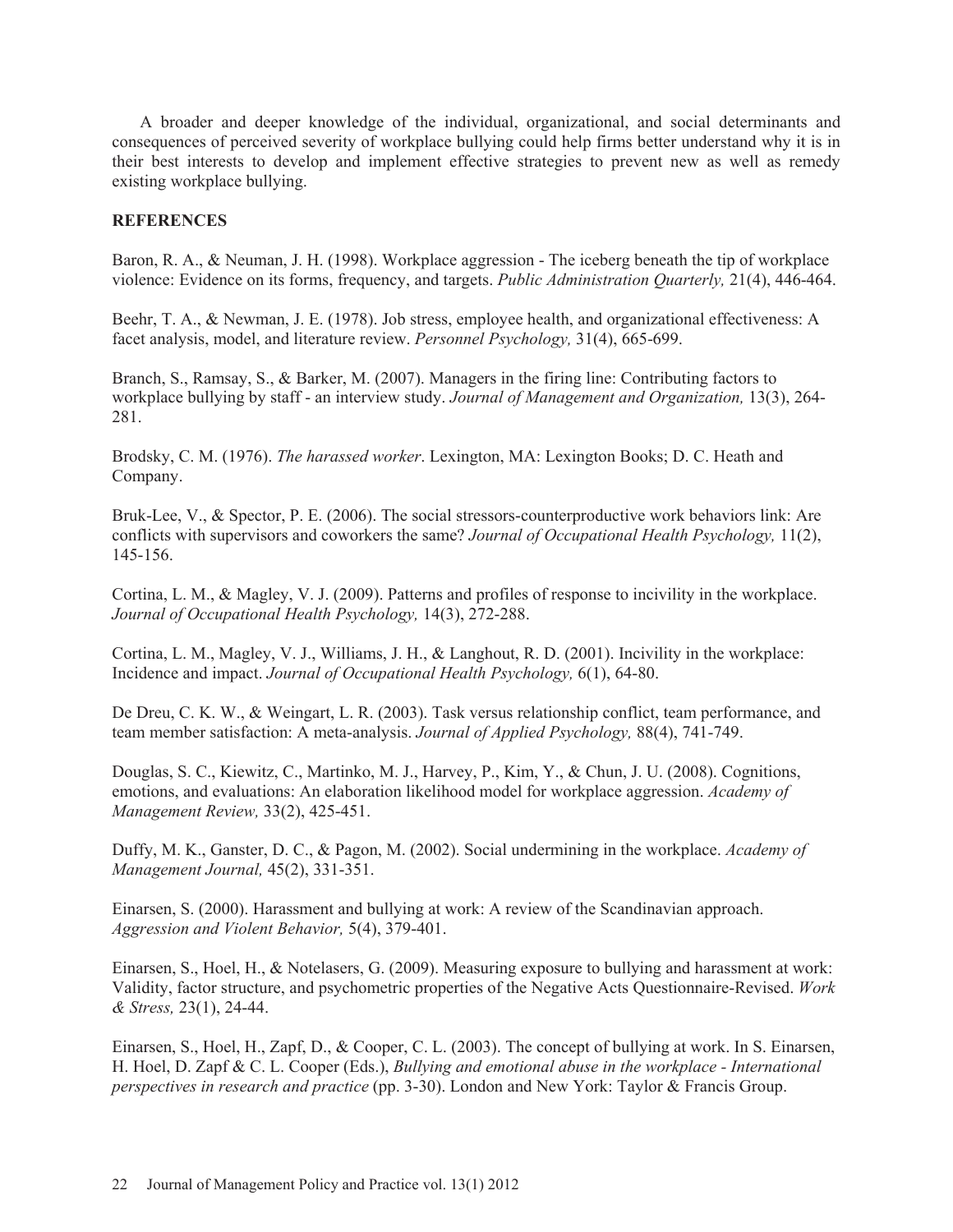Escartin, J., Rodriguez-Carballeira, A., Zapf, D., Porrua, C., & Martin-Pena, J. (2009). Perceived severity of various bullying behaviors at work and the relevance of exposure to bullying. *Work & Stress,* 23(3), 191-205.

Fox, S., & Stallworth, L. E. (2005). Racial/ethnic bullying: Exploring links between bullying and racism in the U.S. workplace. *Journal of Vocational Behavior,* 66(3), 438-456.

Glomb, T. M. (2002). Workplace anger and aggression: Informing conceptual models with data from specific encounters. *Journal of Occupational Health Psychology,* 7(1), 20-36.

Greenberg, J., Pyszczynski, T., & Solomon, S. (1986). The causes and consequences of a need for selfesteem: A terror management theory. In R. F. Baumeister (Ed.), *Public Self and Private Self* (pp. 189- 212). New York, NY: Springer-Verlag.

Henagan, S. C., & Bedeian, A. G. (2009). The perils of success in the workplace: Comparison target responses to coworkers' upward comparison threat. *Journal of Applied Social Psychology,* 39(10), 2438- 2468.

Hershcovis, M. S., Turner, N., Barling, J., Inness, M., LeBlanc, M. m., Arnold, K., et al. (2007). Predicting workplace aggression: A meta-analysis. *Journal of Applied Psychology,* 92(1), 228-238.

Hoel, H., Faragher, B., & Cooper, C. L. (2004). Bullying is detrimental to health, but all bullying behaviours are not necessarily equally damaging. *British Journal of Guidance & Counselling,* 32(3), 367- 387.

Institute, W. B. (2007). U. S. Workplace Bullying Survey: Workplace Bullying Institute.

Keashly, L., Trott, V., & MacLean, L. M. (1994). Abusive behavior in the workplace: A preliminary investigation. *Violence & Victims,* 9(4), 341-357.

Knapp, D. E., Faley, R. H., Ekeber, S. E., & DuBois, C. L. Z. (1997). Determinants of target response to sexual harassment: a conceptual framework. *Academy of Management Review,* 22(1), 687-729.

Lazarus, R. S. (1995). Psychological stress in the workplace. In R. Crandall & P. Perrewe (Eds.), *Occupational stress: A handbook* (Vol. 1, pp. 3-14). Philadelphia, PA: Taylor and Francis.

Leymann, H. (1990). Mobbing and psychological terror at workplaces. *Violence & Victims,* 5(2), 119- 126.

Leymann, H., & Gustafsson, A. (1996). Mobbing at work and the development of post-traumatic stress disorders. *European Journal of Work & Organizational Psychology,* 5(2), 251-275.

Lord, R. G., Brown, D. J., & Freiberg, S. J. (1999). Understanding the dynamics of leadership: The role of follower self-concepts in the leader/follower relationship. *Organizational Behavior and Human Decision Processes,* 78(3), 167-203.

Lutgen-Sandvik, P., Tracy, S., & Alberts, J. (2007). Burned by bullying in American workplace: Prevalence, perception, degree, and impact. *Journal of Management Studies,* 44(6), 837-862.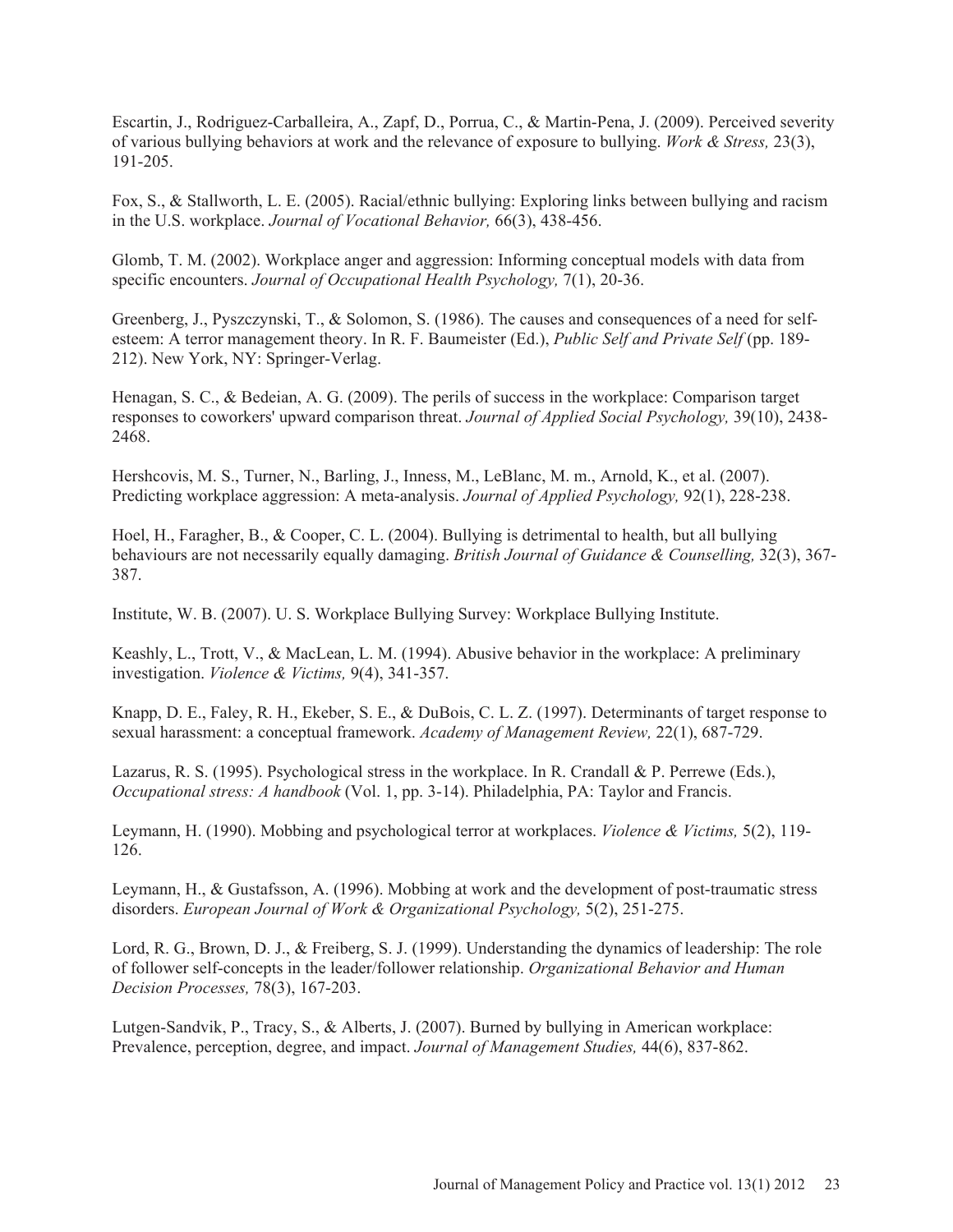McCormack, D., Casimir, G., Djurkovic, N., & Yang, L. (2009). Workplace bullying and intention to leave among schoolteachers in China: The mediating effect of affective commitment. *Journal of Applied Social Psychology,* 39(9), 2106-2127.

Meglich-Sespico, P., Faley, R., & Knapp, D. E. (2007). Relief and redress for targets of workplace bullying. *Employee Responsibilities & Rights Journal,* 19(1), 31-43.

Mikkelsen, E. G., & Einarsen, S. (2002). Basic assumptions and symptoms of post-traumatic stress among victims of bullying at work. *European Journal of Work & Organizational Psychology,* 11(1), 87- 111.

Pearson, C. M., Andersson, L. M., & Porath, C. L. (2005). Workplace incivility. In S. Fox & P. E. Spector (Eds.), *Counterproductive work behavior: Investigation of actors and targets* (pp. 177-200). Washington, DC: American Psychological Association.

Penhaligon, N. L., Louis, W. R., & Restubog, S. L. D. (2009). Emotional anguish at work: The mediating role of perceived rejection on workgroup mistreatment and affective outcomes. *Journal of Occupational Health Psychology,* 14(1), 34-45.

Popovich, P. M., Licata, B. J., Nokovich, D., Martelli, T., & Zoloty, S. (1986). Assessing the incidence and perceptions of sexual harassment behaviors among American undergraduates. *Journal of Psychology,*  120(4), 387-396.

Pyszczynski, T., & Cox, C. (2004). Can we really do without self-esteem? Comment on Crocker and Park (2004). *Psychological Bulletin,* 130(3), 425-429.

Rayner, C., & Dick, G. P. M. (2004). *Exploring the workplace bullying construct: An evidence-based approach.* Paper presented at the Academy of Management Annual Meeting, 2004, New Orleans, LA.

Rayner, C., & Hoel, H. (1997). A summary review of literature relating to workplace bullying. *Journal of Community and Applied Social Psychology,* 7(3), 181-191.

Richman, J. A., Rospenda, K. M., Nawyn, S. J., Flaherty, J. A., Fendrich, M., Drum, M. L., et al. (1999). Sexual harassment and generalized workplace abuse among university employees: Prevalence and mental health correlates. *American Journal of Public Health,* 89(3), 358-363.

Robinson, S. L., & Bennet, R. J. (1995). A typology of deviant workplace behaviors: A multidimensional scaling study. *Academy of Management Journal,* 38(2), 555-572.

Tepper, B. J., Carr, J. C., Breaux, D. M., Geider, S., Hu, C., & Hua, W. (2009). Abusive supervision, intentions to quit, and employees' workplace deviance: A power/dependence analysis. *Organizational Behavior and Human Decision Processes,* 109(2), 156-167.

Todor, W. D., & Owen, C. L. (1991). Deriving benefits from conflict resolution: A macrojustice assessment. *Employee Responsibilities and Rights Journal,* 4(1), 37-49.

Zapf, D., Knorz, C., & Kulla, M. (1996). On the relationship between mobbing factors and job content, social work environment and health outcomes. *European Journal of Work & Organizational Psychology,*  5(2), 215-237.